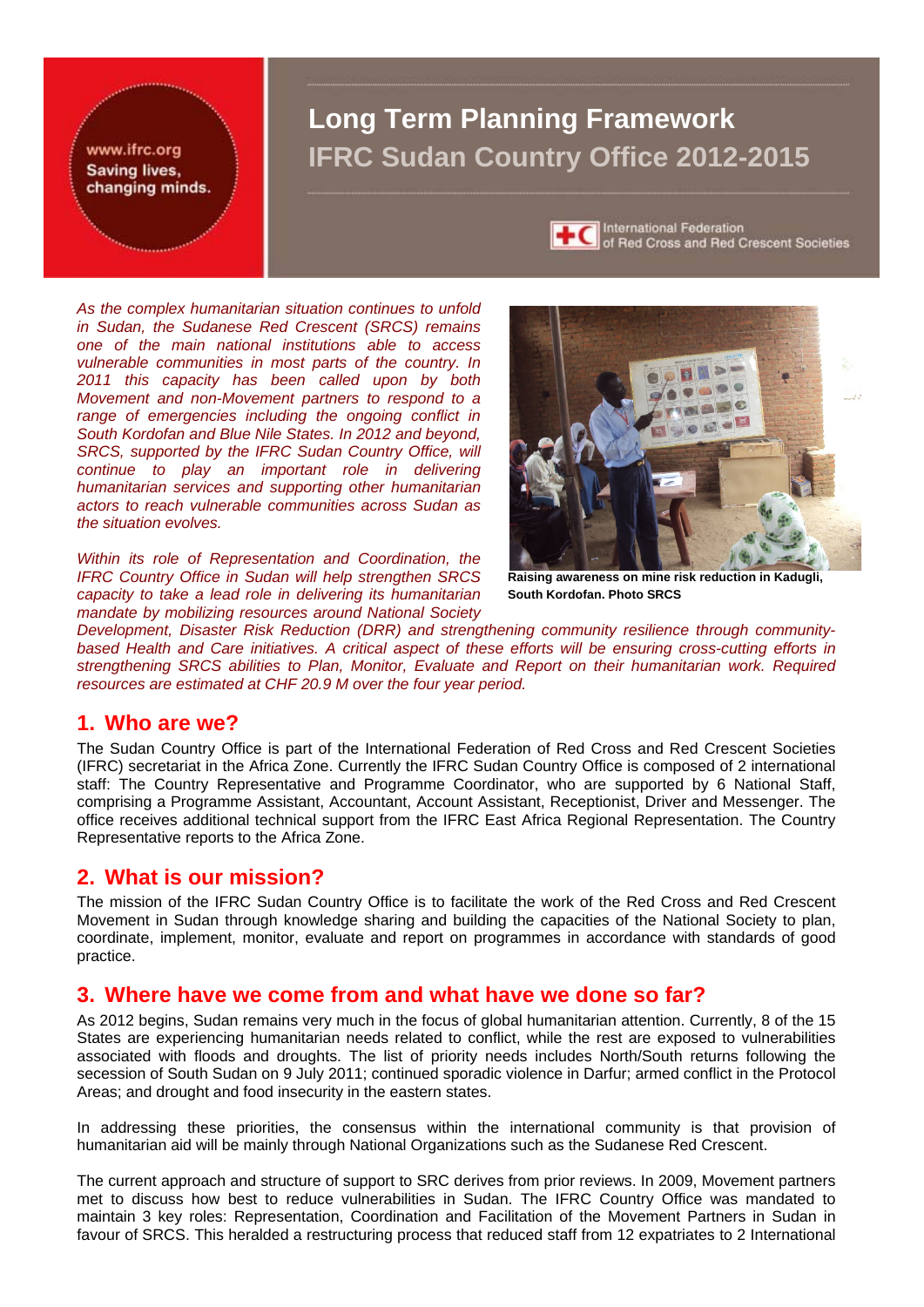Staff with support from 6 National staff. The following key actions were used to actualise the 3 main roles identified for the IFRC Country Office.

- The Country Office concentrated on coordination, facilitation and representation, putting corresponding structures in place (e.g. Task force, Platform Meeting and Technical Committees).
- A memorandum of understanding was signed with all Movement components in which the management principles and the framework of cooperation was agreed. The framework provided for a coordinated approach to different types of partnerships and did not preclude bilateral partnerships between SRCS and the PNS but it called upon all Movement partners seeking to engage in Sudan to work within the Coordination Framework and adapt their programming to the coordinated approach.
- Ownership by SRCS was strengthened and the work with vulnerable communities in areas where the SRCS can make a difference (CBDP; CBHC; Capacity Building) was scaled up.
- Technical and financial support were mobilised to support SRCS program management tools and procedures e.g. strategic plan, cooperation policy and standard program agreements ensured a constructive cooperation.
- Capacity building of SRCS, branch development and volunteer support were considered as cross cutting priorities in all SRCS/IFRC/PNS/ICRC work.

With this, the IFRC Country Office was able to cut down its core costs while maintaining crucial support to the SRCS in a more efficient and effective manner. However, the role and strategy of the Country Office was further determined by the separation of the 10 states which form the new nation of South Sudan. The IFRC Country Office mobilised resources and three Movement-wide meetings looked at how best to support SRCS efforts for a smooth transition and a coordinated approach in establishing a new National Society in the South and a restructured one in the North. The resulting action points, timelines and responsibilities were presented to a wide Movement audience, resulting in a

structured agreement on how to support the two National Societies.



**Teaching disaster risk reduction (DRR) in schools. Photo SRCS**

Conclusions for the IFRC Sudan Country Office include:

- A lean and structured IFRC Country Office can continue to provide effective support to the SRCS
- The IFRC Country Office is best placed to provide Movement-wide support in Representation, Coordination and Facilitation of cross-cutting RC/RC work in Sudan
- Concrete opportunities exist to scale up the Country Office role through in-country resource mobilisation, subject to a long term commitment from within the Movement to cover core costs
- Supporting SRCS Planning, Monitoring, Evaluation and Reporting Processes is key to building its capacity to lead and coordinate Movement partners.

### **4. Who are our stakeholders?**

The Sudanese Red Crescent Society (SRCS) remains the main stakeholder of the IFRC Sudan Country Office. The National Society's presence across all 15 states makes it the main conduit for reaching vulnerable communities. The IFRC Country Office will continue to advocate for and otherwise support the work of SRCS by actively engaging with internal and external partners to support the National Society's 2011-2020 strategy in a long-term sustainable manner.

Currently, in addition to the IFRC Country Office, there is an ICRC delegation, as well as 12 PNSs with incountry representation. Additionally, through pledges to programmes, another 4 PNSs support the SRCS Humanitarian efforts. The role of the IFRC Country Office is to facilitate, in a participatory and coordinated manner, a collective, Movement-wide approach in effectively meeting the humanitarian challenges facing Sudan, in a way that upholds Red Cross and Red Crescent principles and values.

As a renowned and credible worldwide institution, the IFRC Country Office will harness its global image to engage with the International Community, Foreign Missions as well as UN Agencies in favour of the SRCS work.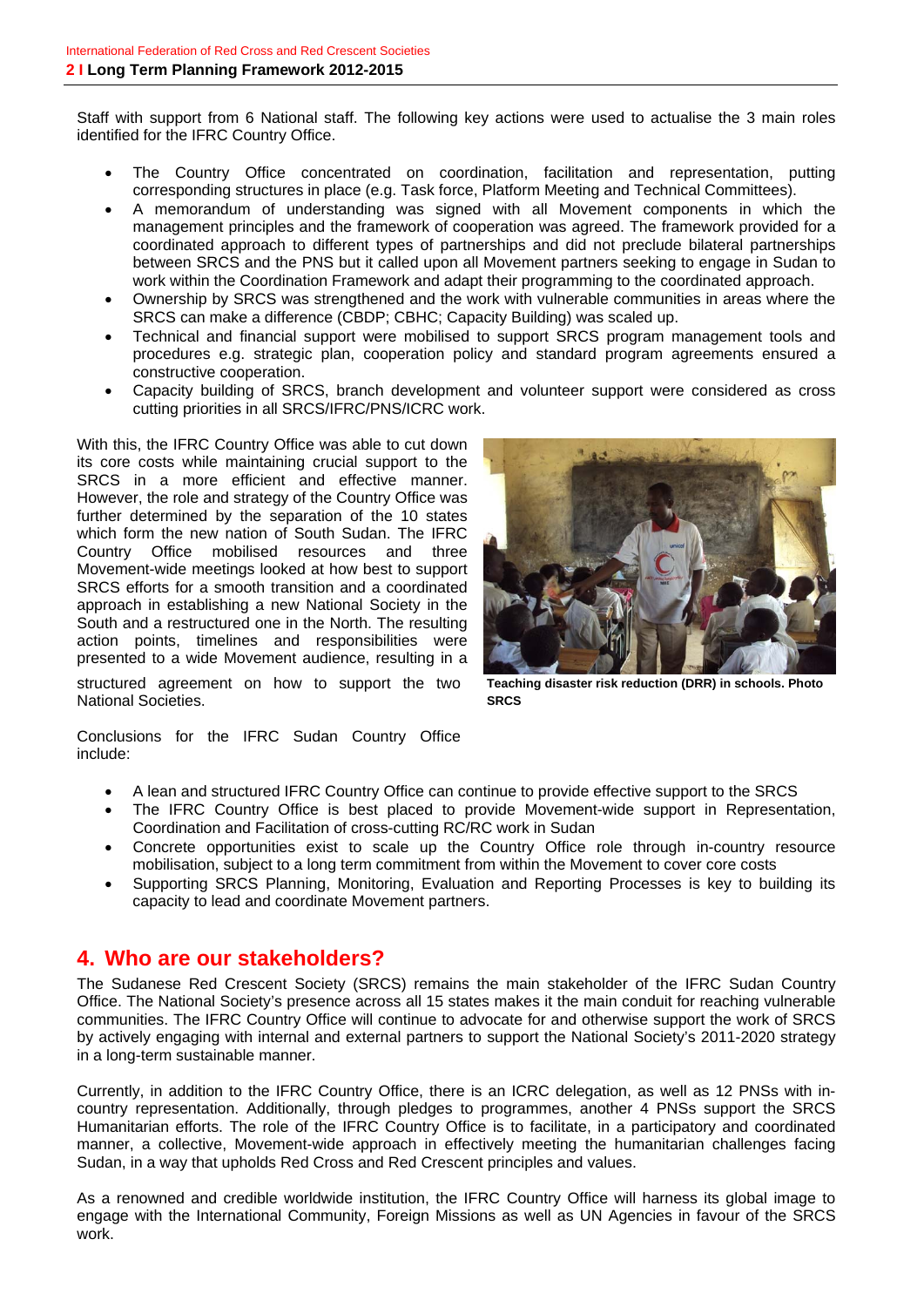### **5. Where are we going and how are we going to get there?**

During the period 2012-2015, the IFRC Sudan Country Office plans to support the SRCS in achieving the following outcomes, which are coherent with Business Line objectives at the organizational level and within the Africa Zone. Further details are provided in the attached annex.

#### **Business Line 1: To raise humanitarian standards.**

- The National Society has the capacity to monitor and analyse trends in humanitarian indicators and use the findings to inform their delivery of humanitarian services.
- Existence of agreed criteria for excellence by which the functioning of National Societies can be rated. This will be a model for an independentlyvalidated Federation-wide peer review mechanism to benchmark National Societies and the Secretariat representation in Sudan.
- Professional qualifications and competences of National Society staff and volunteers at all levels are strengthened through mentorship, internship and a regional peer network. Opportunities are created for exchange, training, knowledgesharing, and operational research based on accumulated Red Cross Red Crescent experience at country, regional, Zonal and Global levels.



**Child friendly space in Kadugli, South Kordofan State. Photo: SRCS** 

#### **Business Line 2: To grow Red Cross Red Crescent services for vulnerable people**

• The National Society has robust preparedness, response, and recovery capacities that also integrate risk reduction measures and enable them to deal predictably and effectively with anticipated disasters and crises.

#### **Business Line 3: To strengthen the specific Red Cross Red Crescent contribution to development**

- Leadership and institutional capacities of SRCS are systematically developed, promoting sustainability, coverage and quality of services.
- Longer-term programming is promoted in disaster prevention, mitigation and response.

#### **Buiness Line 4: To heighten Red Cross Red Crescent influence and support for our work.**

- The auxiliary partnership role of the National Society is strengthened in order to gain greater access and resources from the national and federal governments.
- The National Society resource mobilisation capacities and efforts are strengthened in order to inspire more reliable and significant contributions commensurate with the scope and scale of needs in Sudan.
- Ensure a strong positive projection of SRCS image, brand, and messaging that enables external partners to know the National Society better, trigger fuller utilisation of their potential and allow an expansion of access, space, and market share for Red Cross Red Crescent actions in Sudan through a concerted effort in coordination and networking with all Key Stakeholders.

#### **Business Line 5: To deepen our tradition of togetherness through joint working and accountability**

- A harmonious working relationship among Movement partners is updated and strengthened by sharing capacities and resources, and by building alliances and partnerships that maintain unity and achieve higher value from working together as a Movement.
- Existence of up to date effective management structures, that bring the IFRC Country Office closer to Movement Partners, and modernise key business processes that impact on cost effectiveness, efficiency, and accountability with priority to:
	- (a) Planning and budgeting;
	- (b) Human resources development.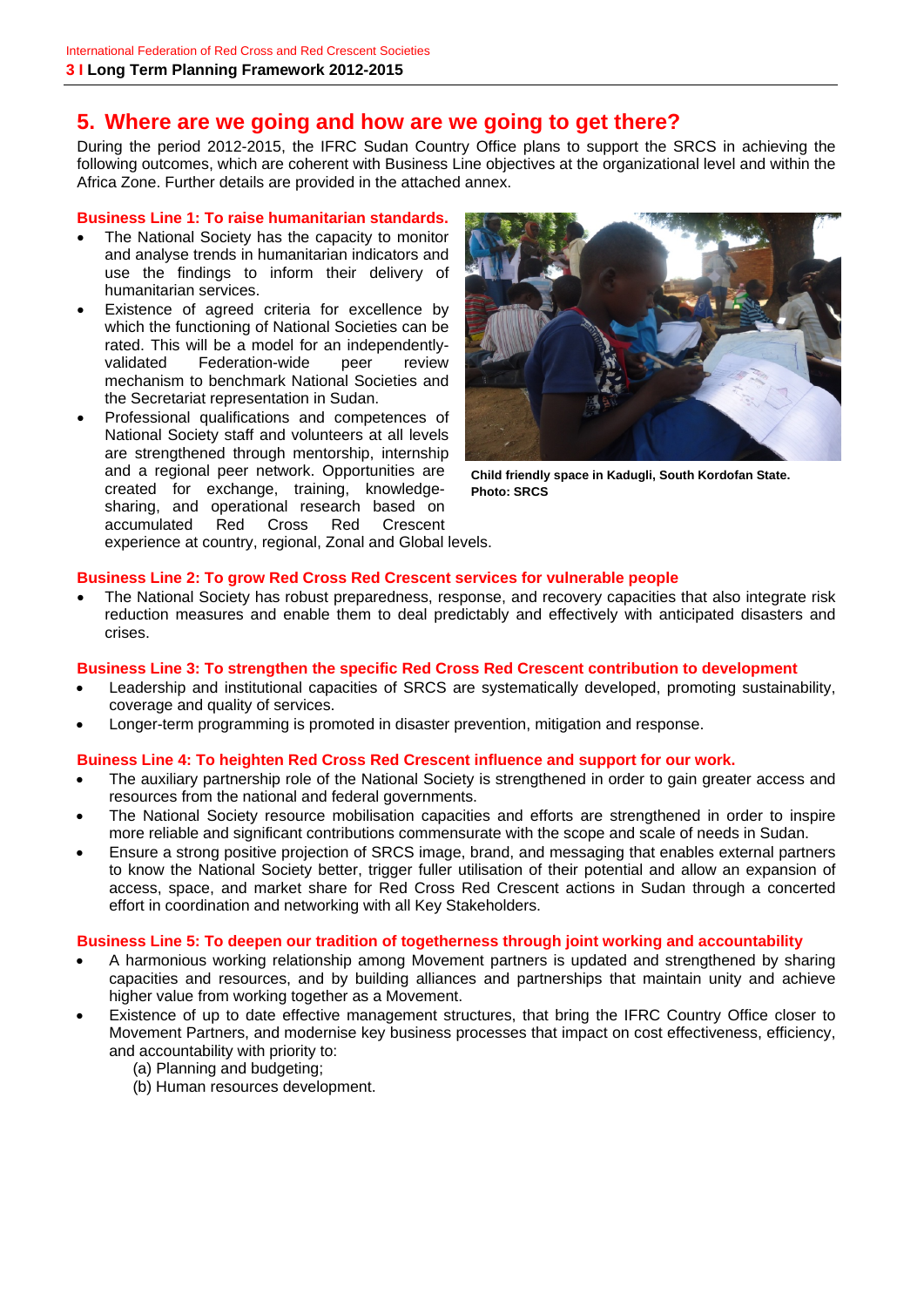Implementation of a Federation-wide reporting system that fosters joint responsibility through mutual accountability and good governance at all levels, and better reflects the scope of Movement activities and expertise as the leading humanitarian actor.

### **6. What are some of the key risks/assumptions?**

Achievement of these objectives faces challenges, principally in the form of security risks, and assumptions regarding leaner, more efficient institutional structures at both the IFRC and National Society levels.

**Security:** Sudan continues to experience insecurity incidents in what are referred to as the 3 protocol areas and in the Darfur States. Incidents range from tribal conflicts to clashes with security forces and criminal activities. Such incidents limit IFRC access to the field, and so pose risks to achieving our objectives. To overcome this, clear flexibility clauses in partnership agreements will be included to ensure alternative approaches to programme support as well as the possibility for funding reallocations to support emergency response activities. Furthermore, the IFRC Country Office will advocate for support in developing the communication infrastructure of the National Society branches and units in these areas, so as to share information even if personnel movements become restricted.<br>**Mine risk reduction training Photo: SRCS** 



**Institutional structures:** In the last 5 years, the IFRC Country Office has downsized considerably. While such a structure reduces overheads to a minimum, it depends on adequate surge capacity being available in the event of escalating emergency or other significant changes in the operating environment. Accordingly, surge adjustments to the number of staff will be taken into account in development of project-specific plans of action.

Since 2009, the SRCS has undertaken a systematic restructuring process, which has seen a dramatic downscaling of staff at the National Office as well as a shift from a project based to a programme based approach. While there have been several benefits observed, chiefly in reduction of core costs, the process has had a clear negative impact in terms of the extra burden apportioned to remaining staff. This has meant the SRCS Coordination Team has had little time to engage in strategic discussions with its partners.

To address this, the IFRC Country Office will use its strategic presence to facilitate SRCS engagement both with Movement and external partners in identifying critical gaps in its management structure, proposing recommendations and support the mobilization of resources to implement recommendations.

|                                           | 2012      | 2013      | 2014      | 2015      | <b>TOTAL</b> |
|-------------------------------------------|-----------|-----------|-----------|-----------|--------------|
| <b>BL 1. Humanitarian Standards</b>       | 1,727,856 | 800,000   | 850,000   | 720,000   | 4,097,856    |
| BL 2. Disaster Management Services        | 1,000,180 | 1,600,000 | 1,210,000 | 1,331,000 | 5,141,180    |
| BL 3. Sustainable Development             | 1,100,680 | 1,500,000 | 1,210,000 | 1,331,000 | 5,141,680    |
| BL 4. Humanitarian Diplomacy              | 200,220   | 300,000   | 720,500   | 681,525   | 1,902,245    |
| <b>BL 5. Cooperation and Coordination</b> | 859,029   | 900,000   | 1,354,000 | 1,546,400 | 4,659,429    |
| TOTAL                                     | 4,887,964 | 5,100,000 | 5,344,500 | 5,609,925 | 20,942,389   |

### **7. How much will it cost?**

All amounts Swiss francs (CHF)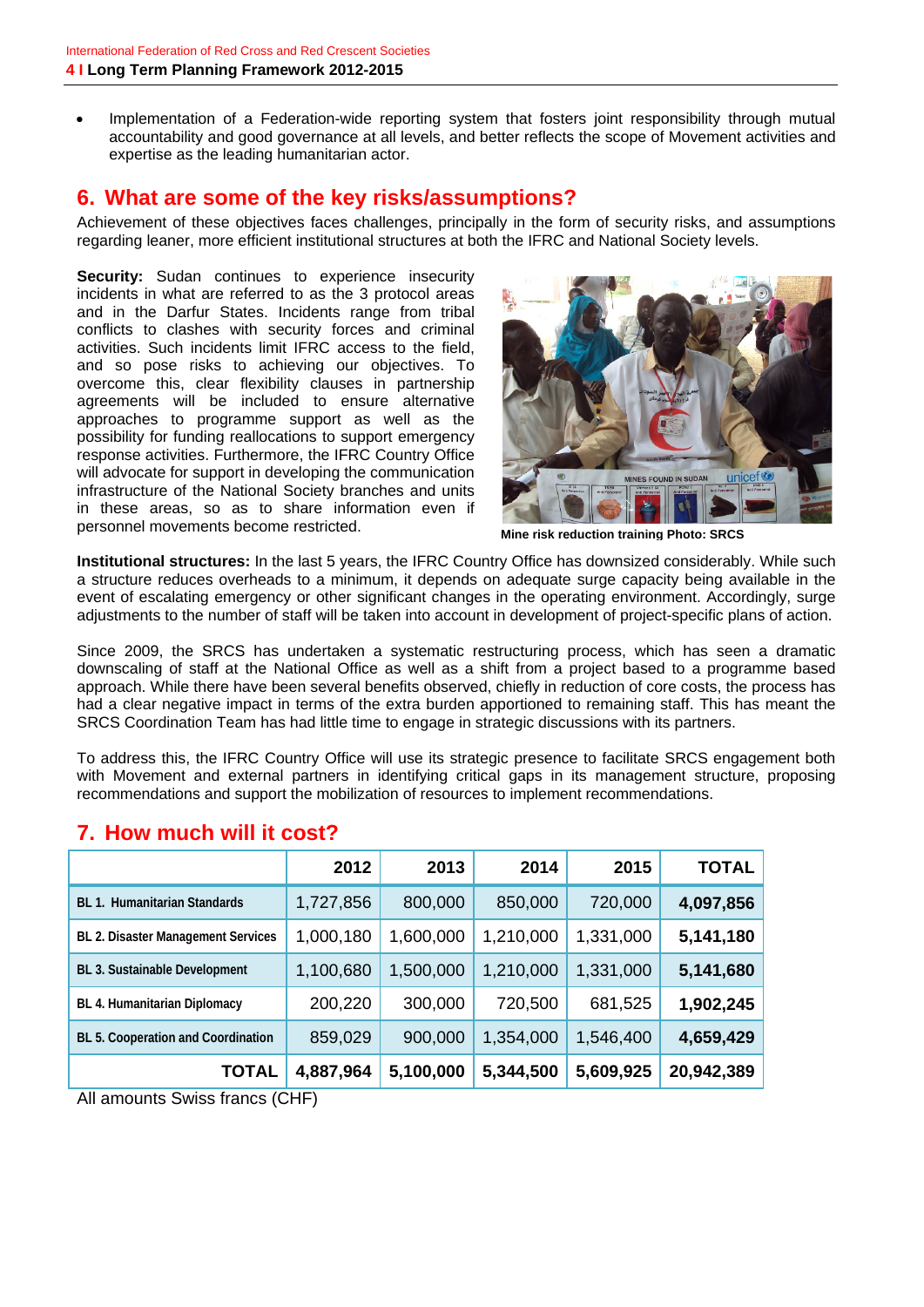#### **Annex**

### **PROPOSED BUSINESS DIRECTION AND OUTPUTS FOR THE PERIOD COVERING 2012 TO 2015**

| <b>Business lines</b>                                                                                                      | <b>Expected outcomes / deliverables</b>                                                                                                                                                                                                                                | <b>Expected outcomes / deliverables for</b>                                                                                                                                                                                                                            | <b>Expected outputs at Sudan level</b>                                                                                                                                                                                                                                                                                                                                                                                                       |  |
|----------------------------------------------------------------------------------------------------------------------------|------------------------------------------------------------------------------------------------------------------------------------------------------------------------------------------------------------------------------------------------------------------------|------------------------------------------------------------------------------------------------------------------------------------------------------------------------------------------------------------------------------------------------------------------------|----------------------------------------------------------------------------------------------------------------------------------------------------------------------------------------------------------------------------------------------------------------------------------------------------------------------------------------------------------------------------------------------------------------------------------------------|--|
|                                                                                                                            | for Africa Zone                                                                                                                                                                                                                                                        | <b>Sudan</b>                                                                                                                                                                                                                                                           |                                                                                                                                                                                                                                                                                                                                                                                                                                              |  |
|                                                                                                                            | A Zone regional trend report on key<br>humanitarian and development issues<br>is developed and kept updated                                                                                                                                                            | Support the National Society to Monitor  .<br>1.1<br>and Analyse trends in humanitarian<br>indicators and to use findings to inform<br>their Humanitarian Service Delivery                                                                                             | Enhance SRCS capacity to design<br>interventions, mobilize resources,<br>implement activities and report in<br>accordance to established standards of<br>good practice on their humanitarian work                                                                                                                                                                                                                                            |  |
|                                                                                                                            |                                                                                                                                                                                                                                                                        |                                                                                                                                                                                                                                                                        | SRCS programming is informed by<br>$\bullet$<br>emerging trends in Humanitarian needs                                                                                                                                                                                                                                                                                                                                                        |  |
| I. TO RAISE<br><b>HUMANITARIAN</b><br><b>STANDARDS</b>                                                                     | A databank of objectively-analysed<br>Society<br>capacities<br>National<br>is<br>established that creates greater self-<br>awareness of their profile at all levels,<br>services, strengths, gaps, and their<br>future potential for boosting their own<br>development | 1.2 Contribute to the development of agreed  .<br>criteria for excellence by which the<br>functioning of National Societies can be<br>rated.                                                                                                                           | National Society has a criteria for<br>excellence by which functional branches<br>can be rated and apply the tested model<br>in evaluating branches***                                                                                                                                                                                                                                                                                       |  |
|                                                                                                                            | The professional qualifications and<br>competences of staff and volunteers<br>at all levels are strengthened through<br>an international academic network                                                                                                              | Strengthen the professional qualifications   •<br>1.3<br>and competences of National Society staff<br>and volunteers at all levels through<br>mentorship, internship and a regional peer<br>network by creating opportunity for<br>exchange, training, knowledge       | Sudanese RC is supported to establish<br>linkages with learning institutions for<br>operational research                                                                                                                                                                                                                                                                                                                                     |  |
| <b>II. TO GROW RED</b><br><b>CROSS RED</b><br><b>CRESCENT</b><br><b>SERVICES FOR</b><br><b>VULNERABLE</b><br><b>PEOPLE</b> | Comprehensive technical assistance<br>is provided to National Societies on<br>community level disaster management<br>programming, incorporating disaster<br>risk reduction                                                                                             | Support the National Society to build<br>2.1<br>robust essential preparedness, response,<br>and recovery capacities that also<br>integrate risk reduction measures and<br>enable them to deal predictably and<br>effectively with anticipated disasters and<br>crises. | Increase Knowledge development and<br>awareness among the selected<br>branches and Communities (on causes,<br>effects, people at risk & coping<br>strategies) to the common and major<br>Hazards.<br>Enhance capacity of SRCS, and<br>community to identify, Assess and<br>develop gender sensitive Disaster<br>Management plans, to address common<br>hazards<br>SRCS capacity to design and implement<br>programmes to protect small scale |  |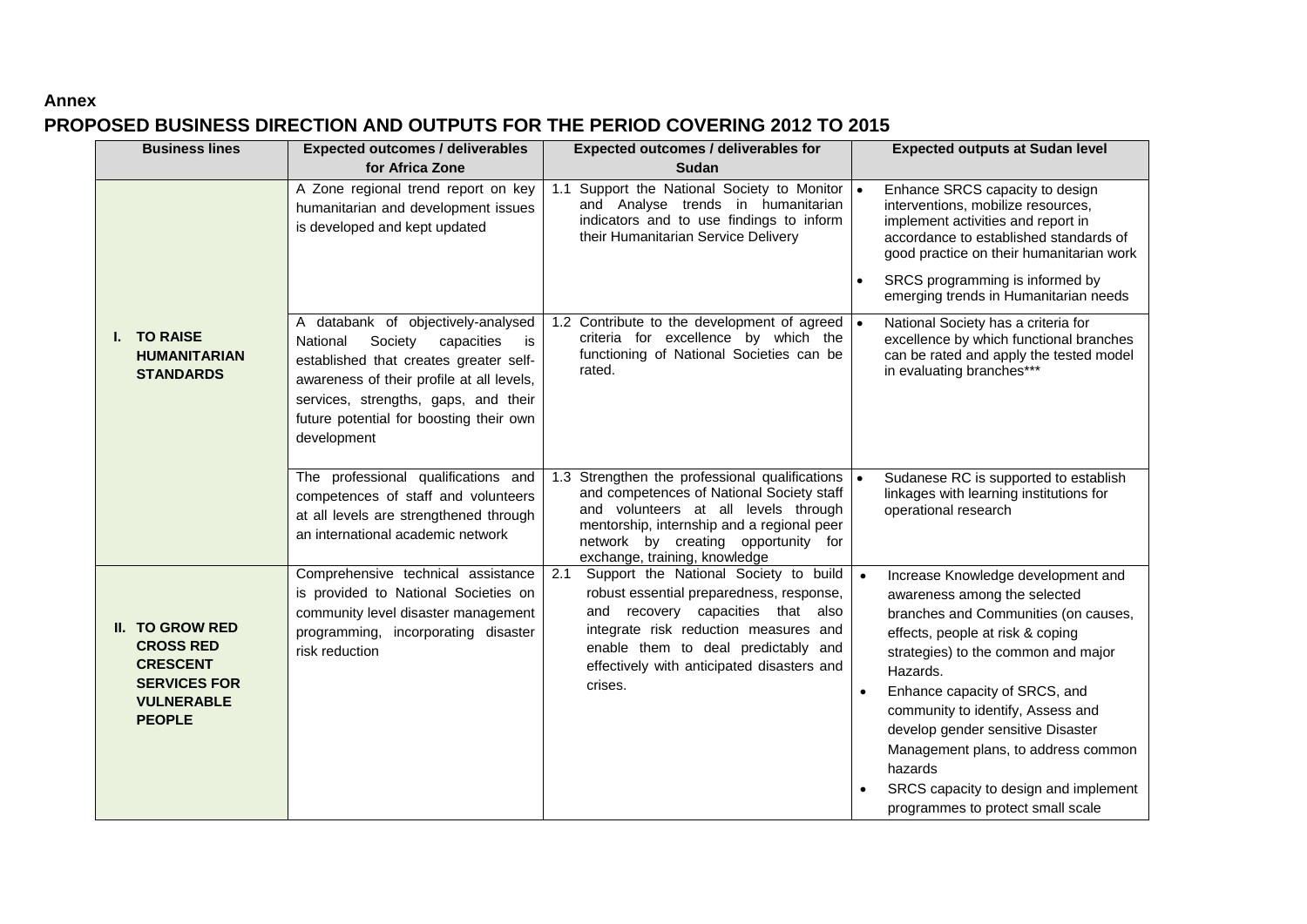| <b>Business lines</b>                                                                                                                   | <b>Expected outcomes / deliverables</b>                                                                                                                                                        | <b>Expected outcomes / deliverables for</b>                                                                                                                                                                                                                                                                                                                                                    | <b>Expected outputs at Sudan level</b>                                                                                                                                                                                                                                                  |
|-----------------------------------------------------------------------------------------------------------------------------------------|------------------------------------------------------------------------------------------------------------------------------------------------------------------------------------------------|------------------------------------------------------------------------------------------------------------------------------------------------------------------------------------------------------------------------------------------------------------------------------------------------------------------------------------------------------------------------------------------------|-----------------------------------------------------------------------------------------------------------------------------------------------------------------------------------------------------------------------------------------------------------------------------------------|
|                                                                                                                                         | for Africa Zone                                                                                                                                                                                | <b>Sudan</b>                                                                                                                                                                                                                                                                                                                                                                                   |                                                                                                                                                                                                                                                                                         |
|                                                                                                                                         |                                                                                                                                                                                                |                                                                                                                                                                                                                                                                                                                                                                                                | community infrastructure and livelihoods<br>against disaster hazards                                                                                                                                                                                                                    |
| <b>TO STRENGTHEN</b><br>III.<br>THE SPECIFIC RED<br><b>CROSS RED</b><br><b>CRESCENT</b><br><b>CONTRIBUTION TO</b><br><b>DEVELOPMENT</b> | Strategy 2020 is rolled out throughout<br>Africa, with support provided to<br>Societies<br>National<br>for<br>strategic<br>planning based on S2020                                             | With support of the country<br>3.1<br>representation, a 2 year implementation<br>plan for the SRCS Strategy 2011-2020 is<br>in place<br>SRCS implements programmes that<br>contribute to achieving the aims of IFRC<br>Strategy 2020 Development Agenda)                                                                                                                                       | Increased capacity of targeted<br>communities to address basic health<br>and nutrition needs at house hold level<br>and in emergencies<br>Increased awareness in targeted<br>communities of communicable disease<br>prevention<br>Communities have effective First<br><b>Responders</b> |
| <b>IV. TO HEIGHTEN RED</b>                                                                                                              | National Societies are supported to<br>adopt or amend NS legislation and<br>further develop their auxiliary role, as<br>well as promote and advocate for<br><b>IDRL</b> and risk reduction law | Support further the development of the<br>4.1<br>auxiliary partnership role of the National<br>Society to gain greater access and<br>resources from the national governments.                                                                                                                                                                                                                  | SRCS auxiliary role is promoted<br>through enhanced branding and public<br>image<br>SRCS takes a progressive leading role<br>in sectoral coordination within the<br><b>International Community</b><br>IDRL guidelines are incorporated into<br>country DP/DRR policies                  |
| <b>CROSS RED</b><br><b>CRESCENT</b><br><b>INFLUENCE AND</b><br><b>SUPPORT FOR OUR</b><br><b>WORK</b>                                    | Resource mobilisation capacities of<br>NS are scaled up, diversifying income<br>sources and expanding partnerships                                                                             | Support the development of the National<br>4.2<br>Society resource mobilisation capacities<br>and efforts to inspire more reliable<br>contributions to the Red Cross Red<br>Crescent, of magnitude that matches our<br>size and reach in Sudan.                                                                                                                                                | SRCS adaptive and innovative<br>programme design results in new<br>partnerships and domestically<br>generated resources increased by<br>50%.                                                                                                                                            |
|                                                                                                                                         | National Societies are supported to<br>develop competences and skills in<br>promoting humanitarian diplomacy                                                                                   | Ensure a strong positive projection of our<br>4.3<br>image, brand, and messaging that<br>enables external partners to know us<br>better, trigger fuller utilisation of our<br>potential and allow an expansion of<br>access, space, and market share for Red<br>Cross Red Crescent actions in Sudan<br>through a concerted effort in coordination<br>and networking with all Key Stakeholders. | SRCS progressively engages with local<br>corporate to promote its image and<br>brand as the choice partner for<br>Corporate Social Responsibility funds                                                                                                                                 |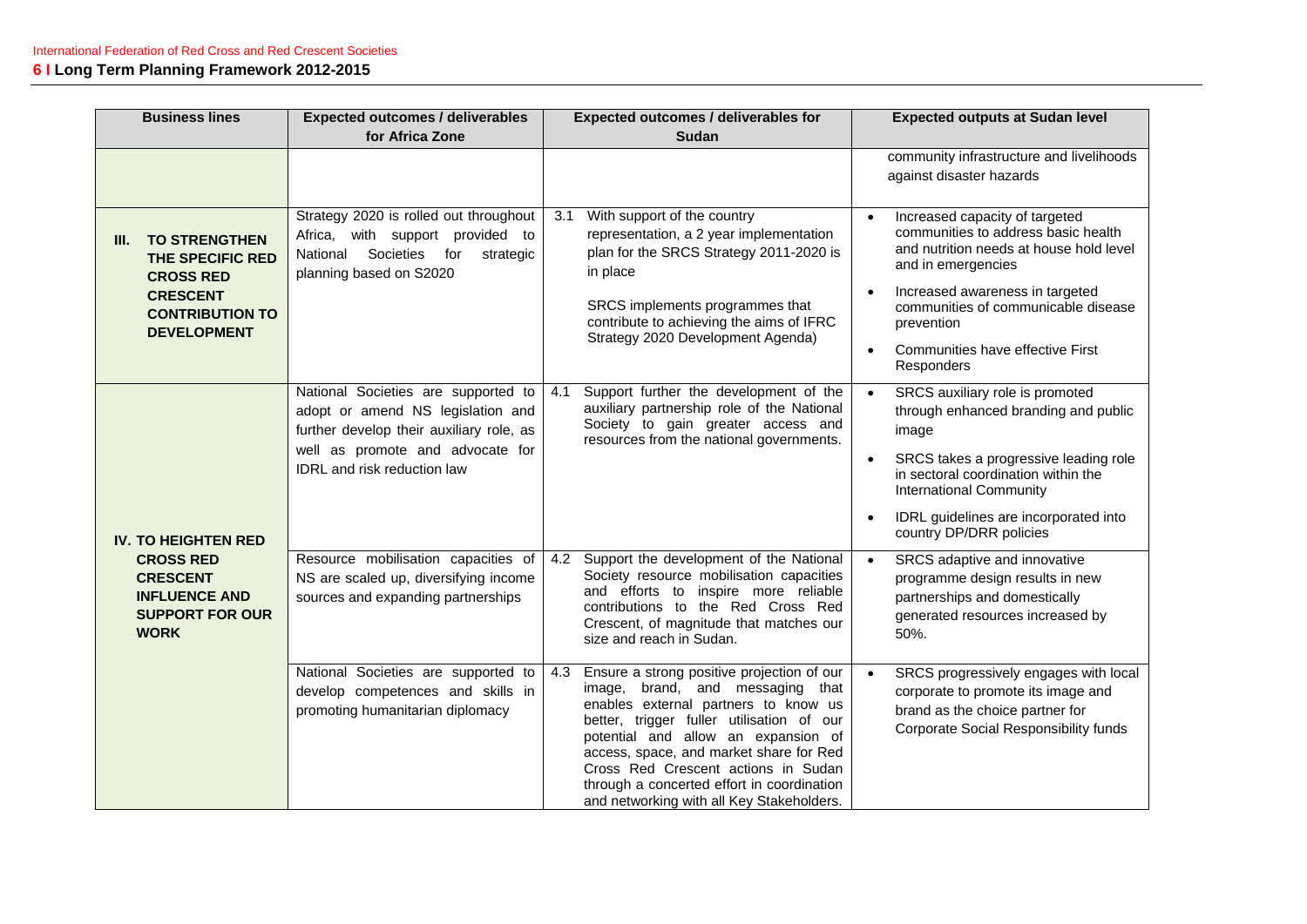| <b>Business lines</b><br><b>Expected outcomes / deliverables</b>                                                                                |                                                                                                                                                                                                                                                          |                                                                                                                                                                                                                                                                                                                                       | <b>Expected outcomes / deliverables for</b>                                                                                                                                                                                                                                                                                                   | <b>Expected outputs at Sudan level</b>                                                                                                                                                                                                                                                         |
|-------------------------------------------------------------------------------------------------------------------------------------------------|----------------------------------------------------------------------------------------------------------------------------------------------------------------------------------------------------------------------------------------------------------|---------------------------------------------------------------------------------------------------------------------------------------------------------------------------------------------------------------------------------------------------------------------------------------------------------------------------------------|-----------------------------------------------------------------------------------------------------------------------------------------------------------------------------------------------------------------------------------------------------------------------------------------------------------------------------------------------|------------------------------------------------------------------------------------------------------------------------------------------------------------------------------------------------------------------------------------------------------------------------------------------------|
|                                                                                                                                                 |                                                                                                                                                                                                                                                          | for Africa Zone                                                                                                                                                                                                                                                                                                                       | <b>Sudan</b>                                                                                                                                                                                                                                                                                                                                  |                                                                                                                                                                                                                                                                                                |
|                                                                                                                                                 |                                                                                                                                                                                                                                                          | Assistance<br>is<br>aligned<br>among<br>National<br>Movement<br>components:<br>Societies (including PNS), ICRC and<br>Federation, to optimise<br>the<br>the<br>Movement's work and impact at<br>country level                                                                                                                         | strengthen<br>5.1<br>Update<br>harmonious<br>and<br>working<br>by<br>sharing capacities<br>and<br>resources, and building alliances and<br>partnerships that maintain unity<br>and<br>achieve higher value from our work<br>together as a Movement.                                                                                           | Humanitarian assistance is aligned<br>among Movement components:<br>National Societies (including PNS),<br>ICRC and the Federation, to optimise<br>the Movement's work and impact at<br>country level<br>SRCS and Movement partners<br>establish a new MoU and NS-led<br>coordination platform |
| <b>TO DEEPEN OUR</b><br>V.<br><b>TRADITION OF</b><br><b>TOGETHERNESS</b><br><b>THROUGH JOINT</b><br><b>WORKING AND</b><br><b>ACCOUNTABILITY</b> | International<br>cooperation<br>and<br>coordination dialogue is enhanced<br>through regular Africa Zone National<br>Society leadership meetings, dialogue<br>platform meetings and other National<br>Society<br>regional<br>groupings<br>and<br>networks | 5.2<br>Keep up to date effective management<br>structures, that bring the IFRC Country<br>Office closer to Movement Partners, and<br>modernise key business processes that<br>impact on cost effectiveness, efficiency,<br>and accountability with priority to: (a)<br>planning and budgeting; (b)<br>human<br>resources development. | NS actively participate in 3 regional<br>network with support from the IFRC<br>East regional representation                                                                                                                                                                                                                                   |                                                                                                                                                                                                                                                                                                |
|                                                                                                                                                 | and<br>through<br>sound<br>reporting                                                                                                                                                                                                                     | National Societies increase the quality<br>impact of their programmes<br>programme<br>management, including<br>timely and<br>quality planning, monitoring<br>and                                                                                                                                                                      | establishment<br>5.3<br>Support<br>the<br>of<br>a<br>Federation-wide planning and reporting<br>system that fosters joint responsibility<br>through mutual accountability and good<br>governance at all levels, and shows<br>partners, donors and the public that we<br>an effective, accountable,<br>and<br>are<br>trustworthy market leader. | SRCS is supported to establish a<br>strong and effective PMER unit<br>SRCS provides quality reports on time<br>to all major donors with assistance of<br>funded PMER                                                                                                                           |